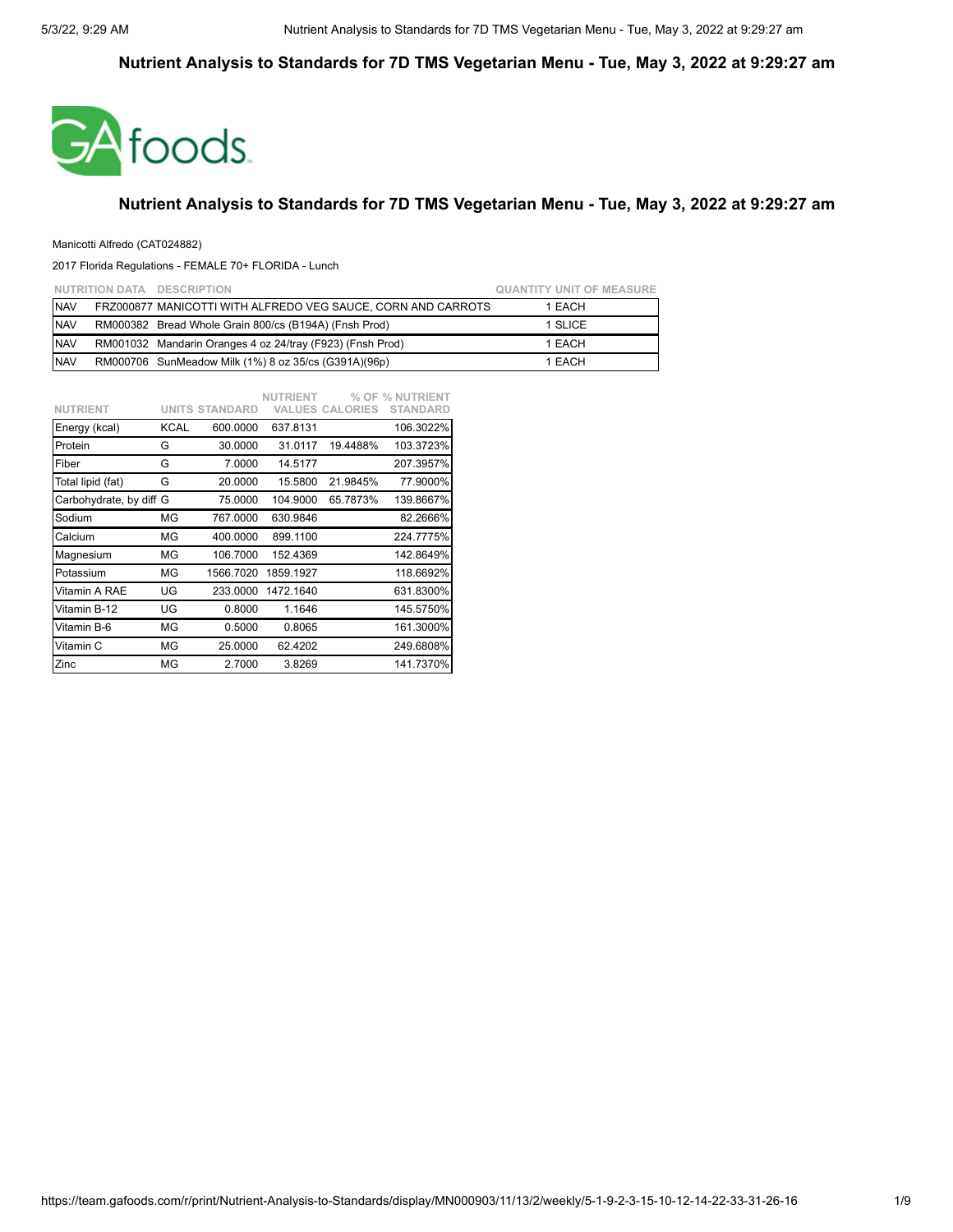

### Cuban Black Beans & Rice (CAT026499)

|            | NUTRITION DATA DESCRIPTION                                | <b>QUANTITY UNIT OF MEASURE</b> |
|------------|-----------------------------------------------------------|---------------------------------|
| <b>NAV</b> | FRZ000108 Black Beans & Rice, Corn, Carrots 20/cs (M630)  | 1 EACH                          |
| <b>NAV</b> | RM000453 Roll Whole Wheat Dinner (G108)                   | 1 ROLL                          |
| <b>NAV</b> | RM000706 SunMeadow Milk (1%) 8 oz 35/cs (G391A)(96p)      | 1 EACH                          |
| <b>FDC</b> | RM000713 Margarine Cup Sunyland 900/cs 84/pl (H190) (84p) | 1 EACH                          |
| <b>NAV</b> | RM002726 Applesauce Unsweetened 4oz 96/cs (64p)(1408TL)   | 1 EACH                          |

|                         |             |                       | <b>NUTRIENT</b> |                        | % OF % NUTRIENT |
|-------------------------|-------------|-----------------------|-----------------|------------------------|-----------------|
| <b>NUTRIENT</b>         |             | <b>UNITS STANDARD</b> |                 | <b>VALUES CALORIES</b> | <b>STANDARD</b> |
| Energy (kcal)           | <b>KCAL</b> | 600.0000              | 707.1000        |                        | 117.8500%       |
| Protein                 | G           | 30.0000               | 27.8500         | 15.7545%               | 92.8333%        |
| Fiber                   | G           | 7.0000                | 19.0001         |                        | 271.4300%       |
| Total lipid (fat)       | G           | 20.0000               | 11.6400         | 14.8154%               | 58.2000%        |
| Carbohydrate, by diff G |             | 75.0000               | 117.0500        | 66.2141%               | 156.0667%       |
| Sodium                  | ΜG          | 767.0000              | 457.3000        |                        | 59.6219%        |
| Calcium                 | ΜG          | 400.0000              | 545.2000        |                        | 136.3000%       |
| Magnesium               | ΜG          | 106.7000              | 145.9000        |                        | 136.7385%       |
| Potassium               | ΜG          | 1566.7020             | 1673.9050       |                        | 106.8426%       |
| Vitamin A RAE           | UG          | 233.0000              | 1221.9500       |                        | 524.4421%       |
| Vitamin B-12            | UG          | 0.8000                | 1.1545          |                        | 144.3125%       |
| Vitamin B-6             | MG          | 0.5000                | 0.7033          |                        | 140.6600%       |
| Vitamin C               | ΜG          | 25.0000               | 91.0451         |                        | 364.1804%       |
| Zinc                    | ΜG          | 2.7000                | 4.0774          |                        | 151.0148%       |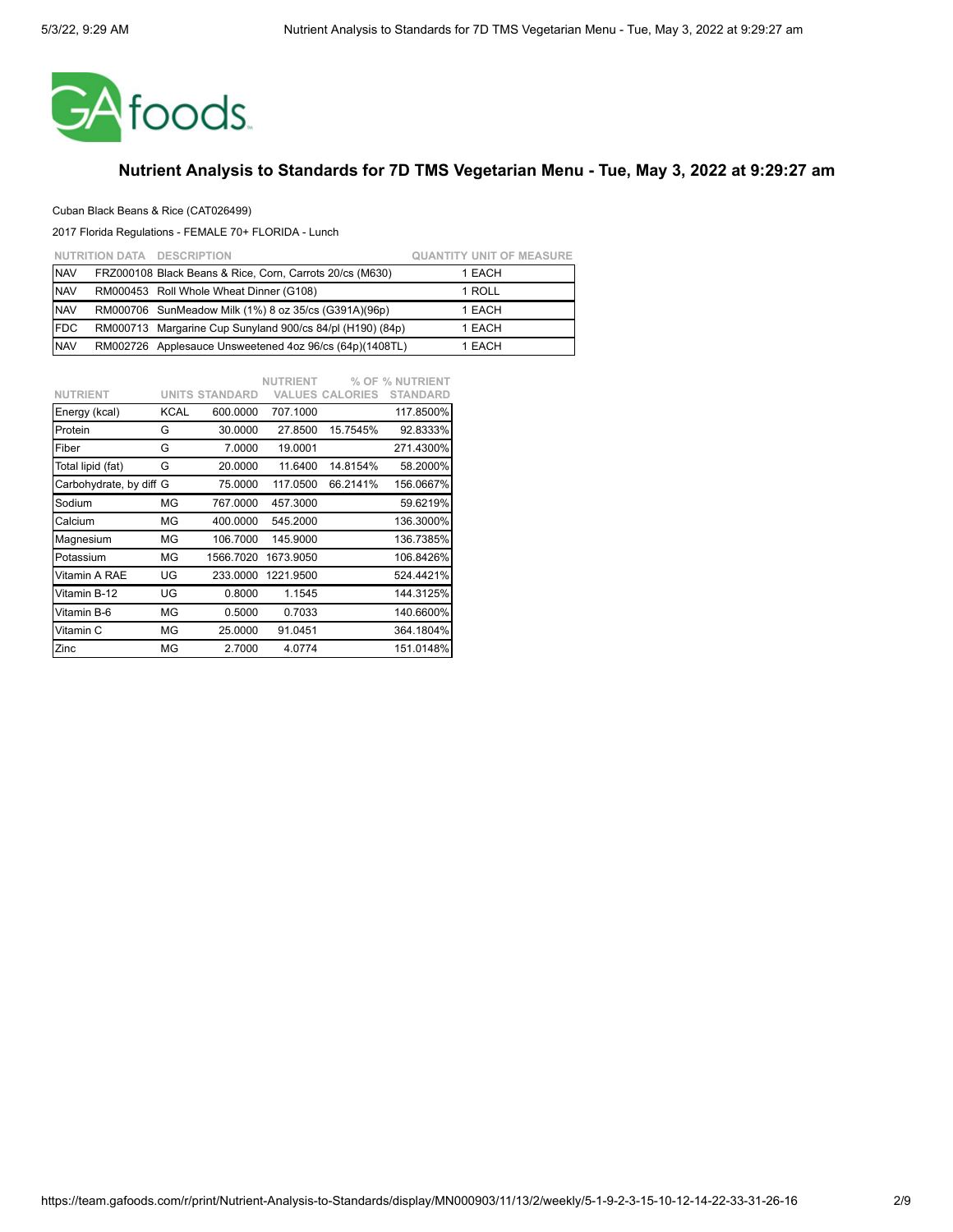

### Cheese Omelet (CAT026459)

|            | NUTRITION DATA DESCRIPTION                           | <b>QUANTITY UNIT OF MEASURE</b> |
|------------|------------------------------------------------------|---------------------------------|
| <b>NAV</b> | RM000185 Juice Orange/Pineapple 4oz 70/cs (D361)     | 1 EACH                          |
| <b>NAV</b> | FRZ000119 Omelet, Potatoes, Fruit Granola 20/cs      | 1 EACH                          |
| <b>FDC</b> | RM001773 PC Oatmeal 200/ct (F270B) (50p)             | 1 EACH                          |
| <b>FDC</b> | RM000580 PC Peanut Butter 1oz 500/cs (F216)          | 1 EACH                          |
| <b>NAV</b> | RM000706 SunMeadow Milk (1%) 8 oz 35/cs (G391A)(96p) | 1 EACH                          |

|                         |      |                       | <b>NUTRIENT</b> |                        | % OF % NUTRIENT |
|-------------------------|------|-----------------------|-----------------|------------------------|-----------------|
| <b>NUTRIENT</b>         |      | <b>UNITS STANDARD</b> |                 | <b>VALUES CALORIES</b> | <b>STANDARD</b> |
| Energy (kcal)           | KCAL | 600.0000              | 800.6095        |                        | 133.4349%       |
| Protein                 | G    | 30.0000               | 30.7164         | 15.3465%               | 102.3880%       |
| Fiber                   | G    | 7.0000                | 9.1608          |                        | 130.8686%       |
| Total lipid (fat)       | G    | 20.0000               | 33.9189         | 38.1297%               | 169.5945%       |
| Carbohydrate, by diff G |      | 75.0000               | 120.7877        | 60.3479%               | 161.0503%       |
| Sodium                  | ΜG   | 767.0000              | 690.2215        |                        | 89.9898%        |
| Calcium                 | ΜG   | 400.0000              | 622.1715        |                        | 155.5429%       |
| Magnesium               | ΜG   | 106.7000              | 155.9515        |                        | 146.1589%       |
| Potassium               | ΜG   | 1566.7020             | 2004.3740       |                        | 127.9359%       |
| Vitamin A RAE           | UG   | 233,0000              | 505.4100        |                        | 216.9142%       |
| Vitamin B-12            | UG   | 0.8000                | 1.8587          |                        | 232.3375%       |
| Vitamin B-6             | ΜG   | 0.5000                | 0.8310          |                        | 166.2000%       |
| Vitamin C               | MG   | 25.0000               | 63.1100         |                        | 252.4400%       |
| Zinc                    | MG   | 2.7000                | 3.4003          |                        | 125.9370%       |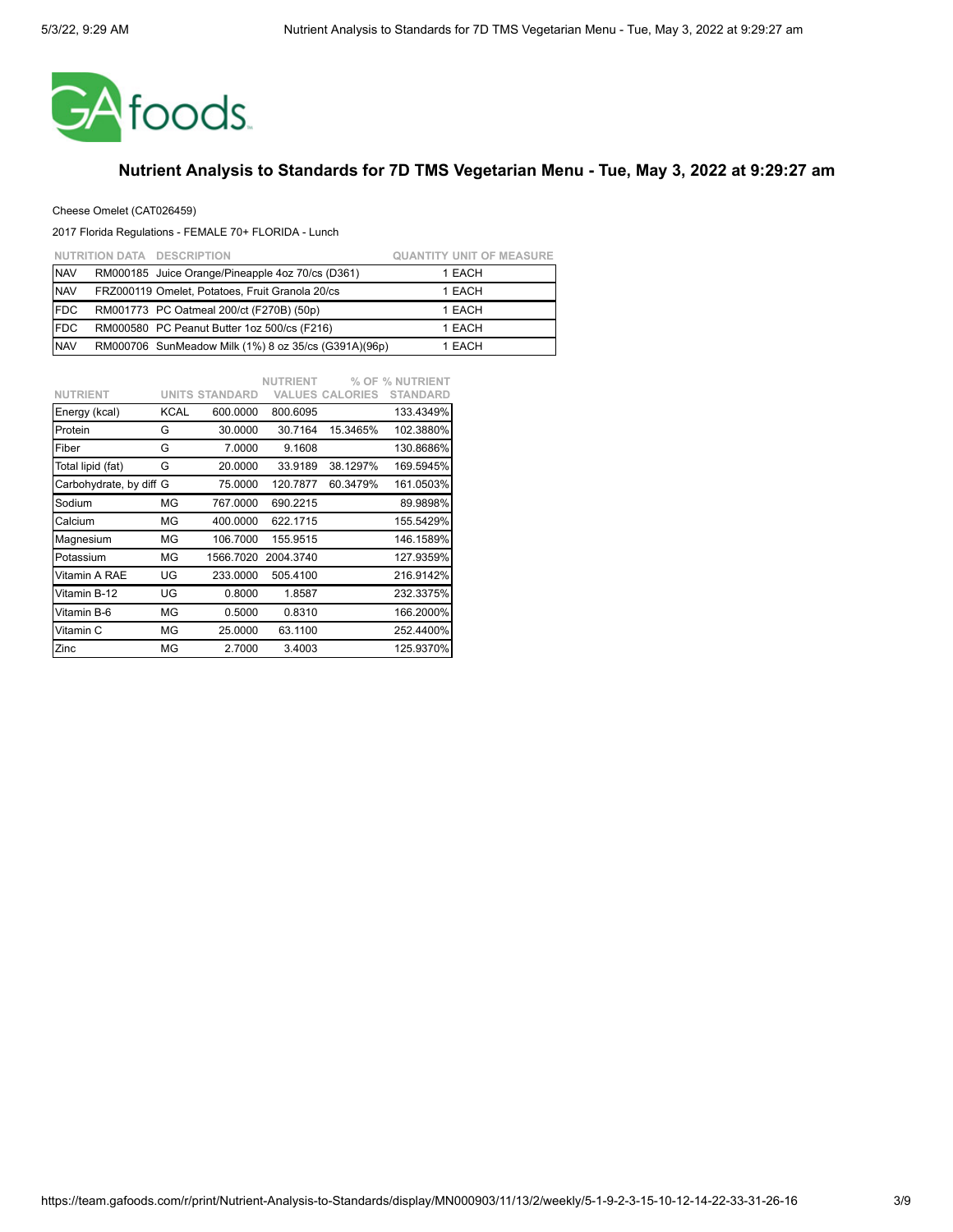

### Cheese Lasagna (CAT026497)

|            | NUTRITION DATA DESCRIPTION                                | <b>QUANTITY UNIT OF MEASURE</b> |
|------------|-----------------------------------------------------------|---------------------------------|
| <b>NAV</b> | FRZ000864 Cheese Lasagna w/ Spinach Alfredo & Veg 20/cs   | 1 EACH                          |
| <b>NAV</b> | RM001038 Pineapple Diet 4oz 24/tray (F969) (Fnsh Prod)    | 1 EACH                          |
| <b>FDC</b> | RM000713 Margarine Cup Sunyland 900/cs 84/pl (H190) (84p) | 2 EACH                          |
| <b>NAV</b> | RM000385 Roll Whole Grain 700/cs (B197A) (Fnsh Prod)      | 1 EACH                          |
| <b>NAV</b> | RM000706 SunMeadow Milk (1%) 8 oz 35/cs (G391A)(96p)      | 1 EACH                          |

|                         |      |                       | <b>NUTRIENT</b> |                        | % OF % NUTRIENT |
|-------------------------|------|-----------------------|-----------------|------------------------|-----------------|
| <b>NUTRIENT</b>         |      | <b>UNITS STANDARD</b> |                 | <b>VALUES CALORIES</b> | <b>STANDARD</b> |
| Energy (kcal)           | KCAL | 600.0000              | 602.2934        |                        | 100.3822%       |
| Protein                 | G    | 30.0000               | 28.3000         | 18.7948%               | 94.3333%        |
| Fiber                   | G    | 7.0000                | 8.9964          |                        | 128.5200%       |
| Total lipid (fat)       | G    | 20.0000               | 21.2873         | 31.8094%               | 106.4365%       |
| Carbohydrate, by diff G |      | 75.0000               | 80.5776         | 53.5139%               | 107.4368%       |
| Sodium                  | ΜG   | 767.0000              | 913.6000        |                        | 119.1134%       |
| Calcium                 | ΜG   | 400.0000              | 780.4000        |                        | 195.1000%       |
| Magnesium               | ΜG   | 106.7000              | 101.2963        |                        | 94.9356%        |
| Potassium               | ΜG   | 1566.7020             | 1550.4712       |                        | 98.9640%        |
| Vitamin A RAE           | UG   | 233.0000              | 569.8800        |                        | 244.5837%       |
| Vitamin B-12            | UG   | 0.8000                | 1.1590          |                        | 144.8750%       |
| Vitamin B-6             | ΜG   | 0.5000                | 0.6451          |                        | 129.0200%       |
| Vitamin C               | MG   | 25.0000               | 65.1624         |                        | 260.6496%       |
| Zinc                    | MG   | 2.7000                | 1.7412          |                        | 64.4889%        |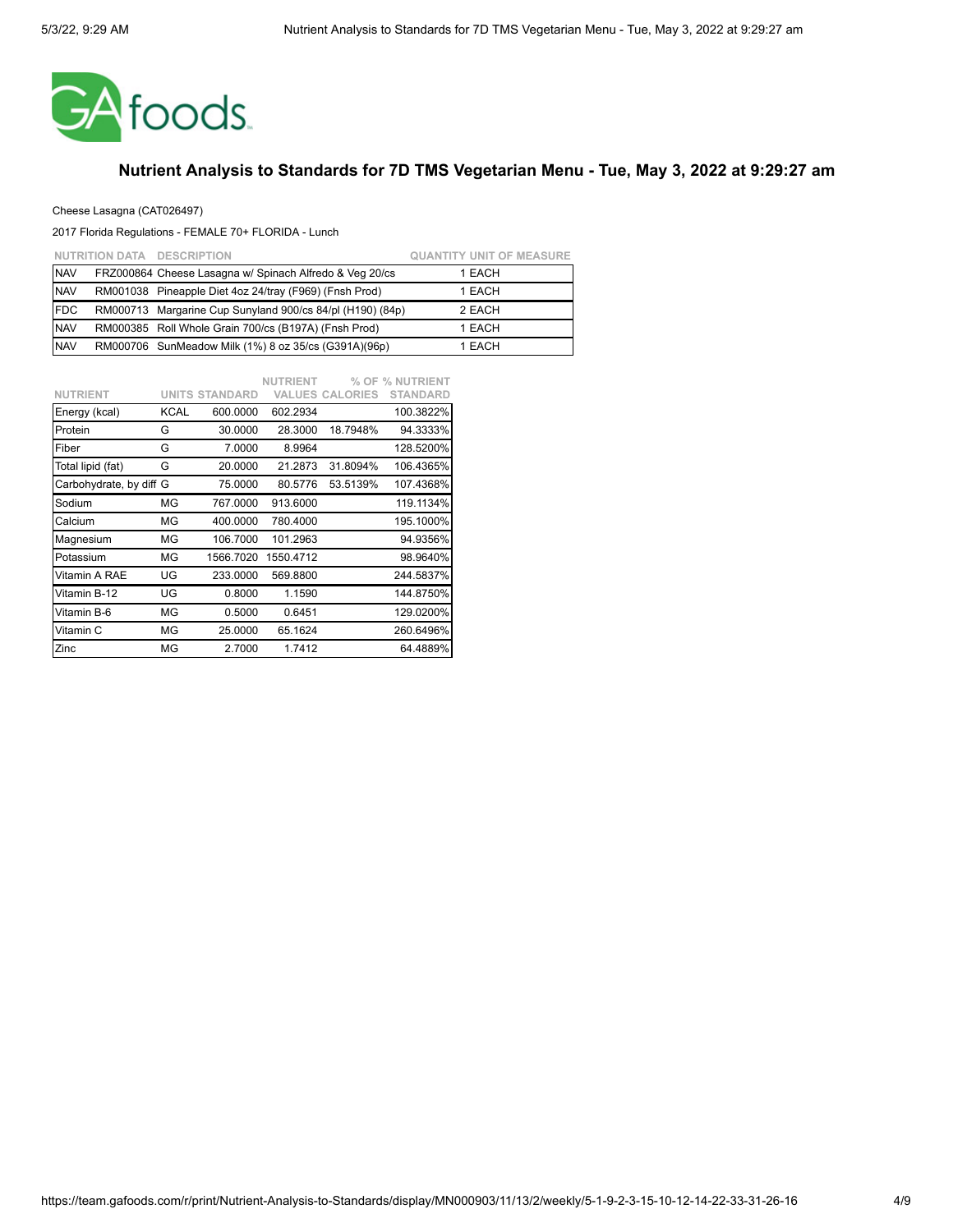

### Plant Based Chick'n Nuggets (CAT026487)

|            | NUTRITION DATA DESCRIPTION                                   | <b>QUANTITY UNIT OF MEASURE</b> |
|------------|--------------------------------------------------------------|---------------------------------|
| <b>FDC</b> | RM000713 Margarine Cup Sunyland 900/cs 84/pl (H190) (84p)    | 2 EACH                          |
| <b>NAV</b> | RM000382 Bread Whole Grain 800/cs (B194A) (Fnsh Prod)        | 1 EACH                          |
| <b>NAV</b> | RM000706 SunMeadow Milk (1%) 8 oz 35/cs (G391A)(96p)         | 1 EACH                          |
| <b>NAV</b> | RM002726 Applesauce Unsweetened 4oz 96/cs (64p)(1408TL)      | 1 EACH                          |
| <b>NAV</b> | FRZ000804 Plant-Based "Chick'n" Nuggets w/Rice&SwtPots 20/cs | 1 EACH                          |

|                         |             |                       | <b>NUTRIENT</b> |                        | % OF % NUTRIENT |
|-------------------------|-------------|-----------------------|-----------------|------------------------|-----------------|
| <b>NUTRIENT</b>         |             | <b>UNITS STANDARD</b> |                 | <b>VALUES CALORIES</b> | <b>STANDARD</b> |
| Energy (kcal)           | <b>KCAL</b> | 600.0000              | 790.1231        |                        | 131.6872%       |
| Protein                 | G           | 30.0000               | 39.2077         | 19.8489%               | 130.6923%       |
| Fiber                   | G           | 7.0000                | 15.3078         |                        | 218.6829%       |
| Total lipid (fat)       | G           | 20.0000               | 21.5800         | 24.5810%               | 107.9000%       |
| Carbohydrate, by diff G |             | 75.0000               | 145.3100        | 73.5632%               | 193.7467%       |
| Sodium                  | ΜG          | 767.0000              | 1106.5846       |                        | 144.2744%       |
| Calcium                 | MG          | 400.0000              | 886.7000        |                        | 221.6750%       |
| Magnesium               | ΜG          | 106.7000              | 129.0769        |                        | 120.9718%       |
| Potassium               | ΜG          | 1566.7020             | 1836.0035       |                        | 117.1891%       |
| Vitamin A RAE           | UG          | 233.0000              | 797.0640        |                        | 342.0876%       |
| Vitamin B-12            | UG          | 0.8000                | 1.1736          |                        | 146.7000%       |
| Vitamin B-6             | ΜG          | 0.5000                | 0.5975          |                        | 119.5000%       |
| Vitamin C               | ΜG          | 25.0000               | 74.0501         |                        | 296.2004%       |
| Zinc                    | MG          | 2.7000                | 3.6179          |                        | 133.9963%       |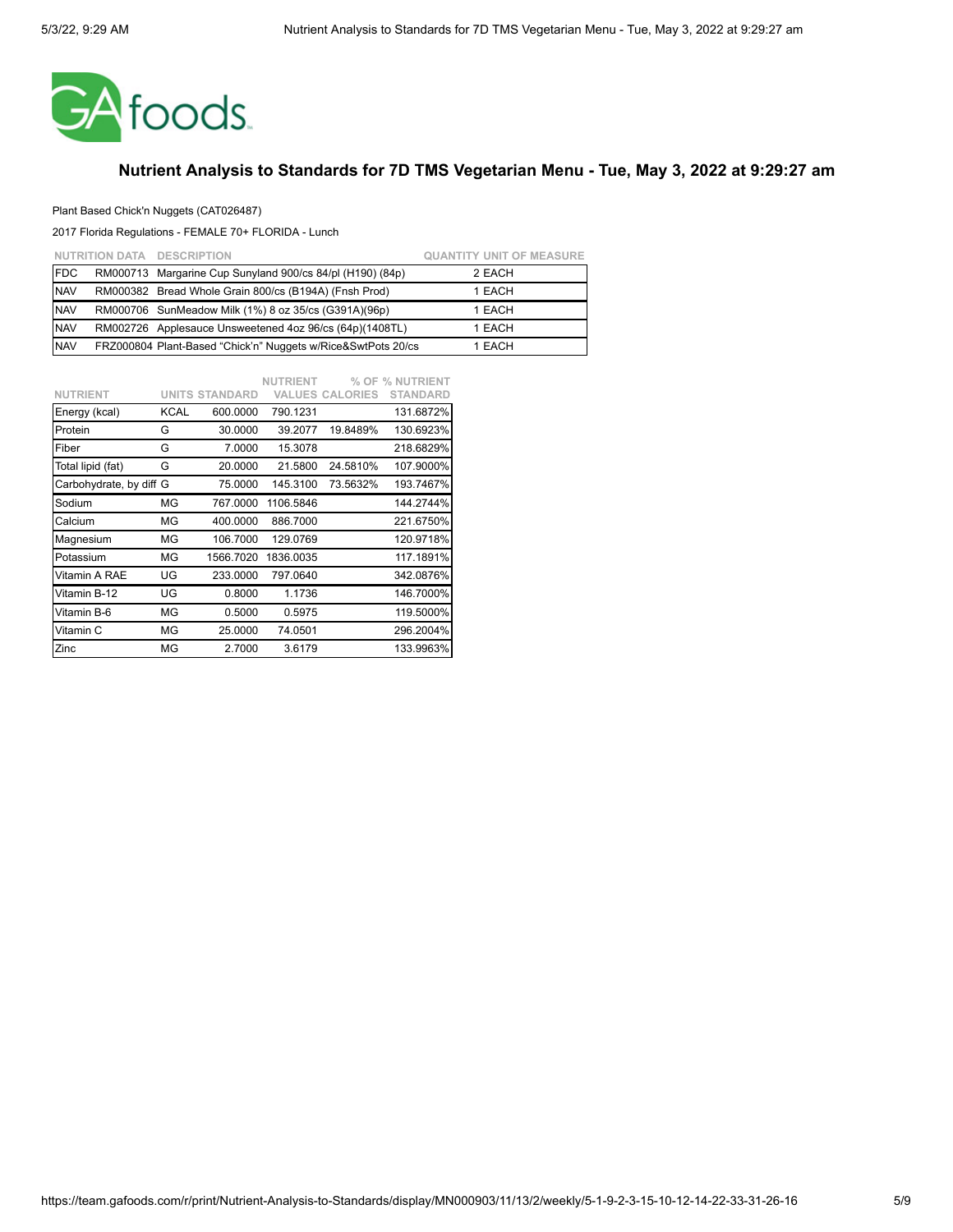

#### Meatless Ground Beef & Pasta Casserole (CAT026484)

|             | NUTRITION DATA DESCRIPTION                                | <b>QUANTITY UNIT OF MEASURE</b> |
|-------------|-----------------------------------------------------------|---------------------------------|
| <b>NAV</b>  | FRZ000803 Meatless Ground "Beef" & Pasta Casserole 20/cs  | 1 EACH                          |
| <b>NAV</b>  | RM000385 Roll Whole Grain 700/cs (B197A) (Fnsh Prod)      | 1 EACH                          |
| <b>NAV</b>  | RM000900 Raisins 144/1.5oz (E566)                         | 1 EACH                          |
| <b>IFDC</b> | RM000713 Margarine Cup Sunyland 900/cs 84/pl (H190) (84p) | 2 EACH                          |
| <b>NAV</b>  | RM000706 SunMeadow Milk (1%) 8 oz 35/cs (G391A)(96p)      | 1 EACH                          |

|                         |             |                       | <b>NUTRIENT</b> |                        | % OF % NUTRIENT |
|-------------------------|-------------|-----------------------|-----------------|------------------------|-----------------|
| <b>NUTRIENT</b>         |             | <b>UNITS STANDARD</b> |                 | <b>VALUES CALORIES</b> | <b>STANDARD</b> |
| Energy (kcal)           | <b>KCAL</b> | 600.0000              | 757.2000        |                        | 126.2000%       |
| Protein                 | G           | 30.0000               | 43.1000         | 22.7681%               | 143.6667%       |
| Fiber                   | G           | 7.0000                | 17.0000         |                        | 242.8571%       |
| Total lipid (fat)       | G           | 20.0000               | 24.0000         | 28.5261%               | 120.0000%       |
| Carbohydrate, by diff G |             | 75.0000               | 73.1000         | 38.6160%               | 97.4667%        |
| Sodium                  | ΜG          | 767.0000              | 1080.6000       |                        | 140.8866%       |
| Calcium                 | MG          | 400.0000              | 988.4000        |                        | 247.1000%       |
| Magnesium               | ΜG          | 106.7000              | 78.0000         |                        | 73.1022%        |
| Potassium               | ΜG          | 1566.7020             | 1843.6000       |                        | 117.6739%       |
| Vitamin A RAE           | UG          | 233.0000              | 1307.9000       |                        | 561.3305%       |
| Vitamin B-12            | UG          | 0.8000                | 1.1590          |                        | 144.8750%       |
| Vitamin B-6             | ΜG          | 0.5000                | 0.2010          |                        | 40.2000%        |
| Vitamin C               | ΜG          | 25.0000               | 26.0100         |                        | 104.0400%       |
| Zinc                    | MG          | 2.7000                | 2.6510          |                        | 98.1852%        |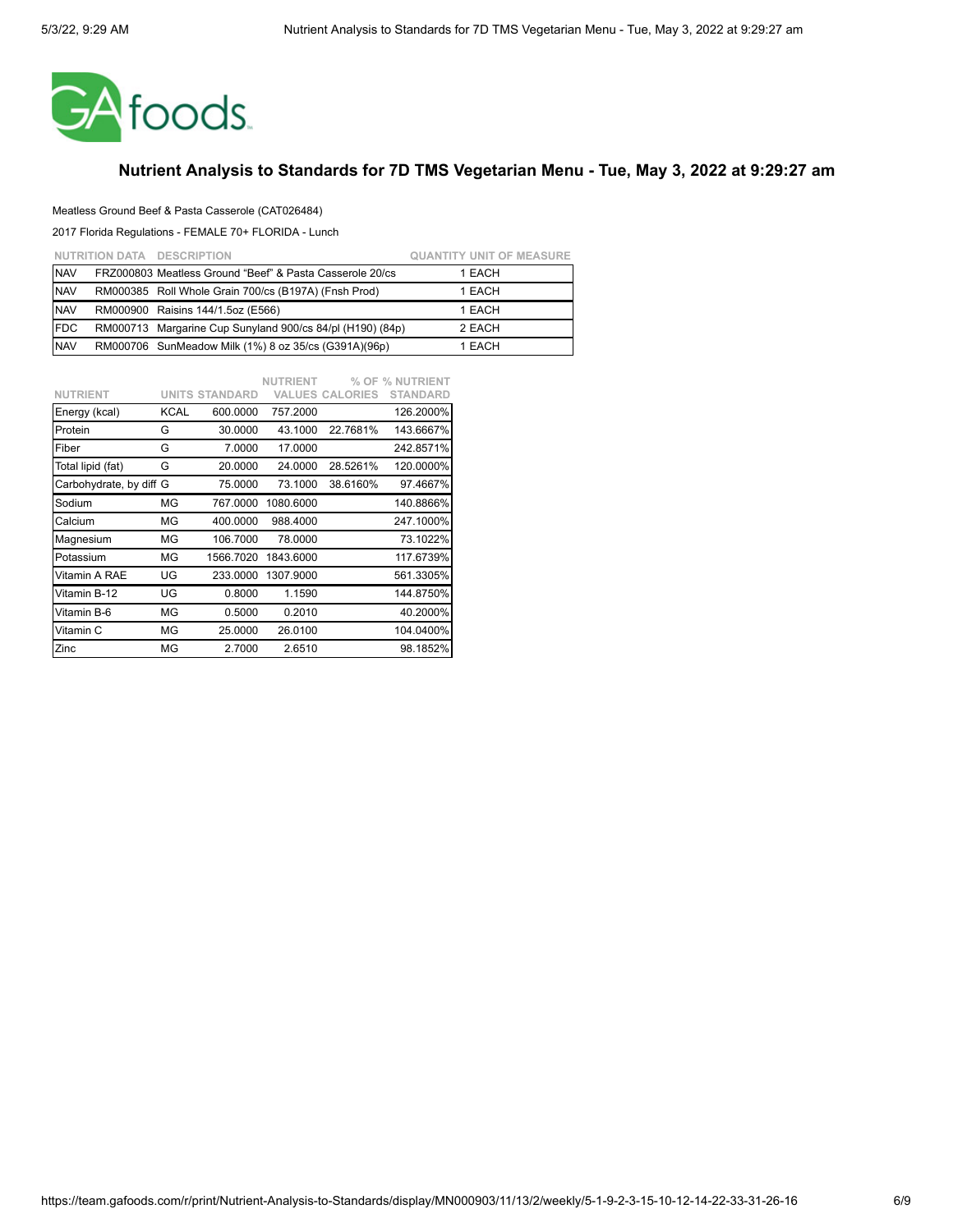

### Veggie Chili (CAT026498)

|            | NUTRITION DATA DESCRIPTION                                | <b>QUANTITY UNIT OF MEASURE</b> |
|------------|-----------------------------------------------------------|---------------------------------|
| <b>NAV</b> | RM000183 Juice Orange 4oz 70/cs (D351)                    | 1 EACH                          |
| <b>NAV</b> | FRZ000852 Veggie Chili, Pinto Beans/Carrots 20/cs (M616)  | 1 EACH                          |
| <b>NAV</b> | RM000382 Bread Whole Grain 800/cs (B194A) (Fnsh Prod)     | 1 EACH                          |
| <b>FDC</b> | RM000713 Margarine Cup Sunyland 900/cs 84/pl (H190) (84p) | 2 EACH                          |
| <b>NAV</b> | RM000706 SunMeadow Milk (1%) 8 oz 35/cs (G391A)(96p)      | 1 EACH                          |

|                         |             |                       | <b>NUTRIENT</b> |                        | % OF % NUTRIENT |
|-------------------------|-------------|-----------------------|-----------------|------------------------|-----------------|
| <b>NUTRIENT</b>         |             | <b>UNITS STANDARD</b> |                 | <b>VALUES CALORIES</b> | <b>STANDARD</b> |
| Energy (kcal)           | <b>KCAL</b> | 600.0000              | 728.1231        |                        | 121.3539%       |
| Protein                 | G           | 30.0000               | 33.2077         | 18.2429%               | 110.6923%       |
| Fiber                   | G           | 7.0000                | 24.3077         |                        | 347.2529%       |
| Total lipid (fat)       | G           | 20.0000               | 12.5800         | 15.5496%               | 62.9000%        |
| Carbohydrate, by diff G |             | 75.0000               | 119.3100        | 65.5439%               | 159.0800%       |
| Sodium                  | ΜG          | 767.0000              | 572.6246        |                        | 74.6577%        |
| Calcium                 | MG          | 400.0000              | 737.7000        |                        | 184.4250%       |
| Magnesium               | ΜG          | 106.7000              | 224.0769        |                        | 210.0065%       |
| Potassium               | ΜG          | 1566.7020             | 2564.0035       |                        | 163.6561%       |
| Vitamin A RAE           | UG          | 233.0000              | 1392.0640       |                        | 597.4524%       |
| Vitamin B-12            | UG          | 0.8000                | 1.1736          |                        | 146.7000%       |
| Vitamin B-6             | ΜG          | 0.5000                | 1.0775          |                        | 215.5000%       |
| Vitamin C               | ΜG          | 25.0000               | 67.0502         |                        | 268.2008%       |
| Zinc                    | ΜG          | 2.7000                | 5.0399          |                        | 186.6630%       |